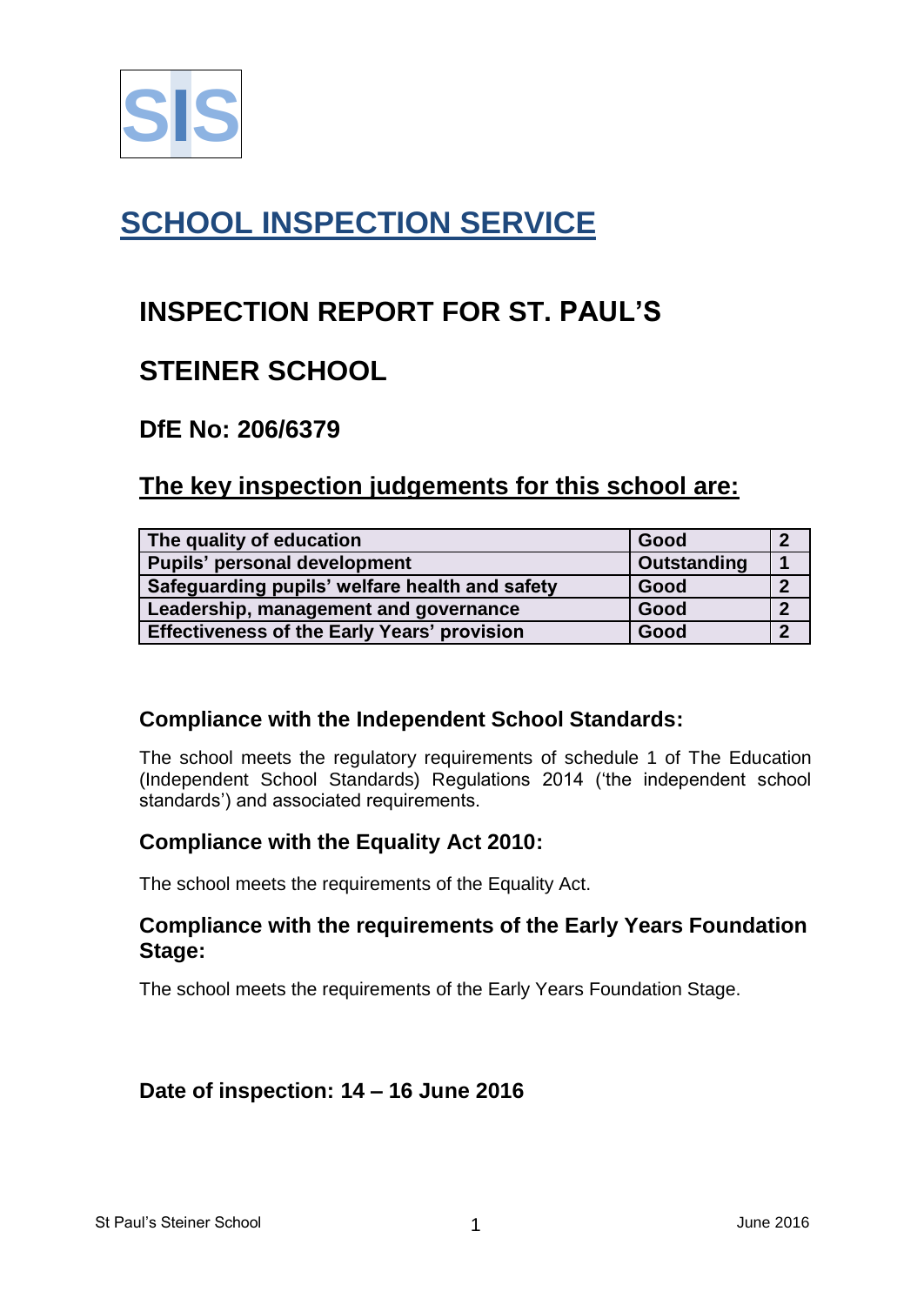#### **SECTION A: SUMMARY OF MAIN FINDINGS**

St. Paul's Steiner School is a good school with some outstanding features. For the vast majority of pupils it is a happy place to study and it is also interesting and challenging. The good curriculum is broad in terms of subjects which are interpreted and taught in imaginative ways. Pupils' attitudes are very positive and their academic progress is good. Overall, the quality of teaching is good. Staff are very committed and work hard to ensure that pupils do well. Teachers are clear about how well their pupils are doing and almost always address their identified needs successfully. Occasionally this is not done well enough, particularly for more able pupils. Though assessment is good, the school is currently working to introduce a different assessment system but it has not yet designed a system which addresses what it wants to do. Provision for pupils with special educational needs is very good and their progress is assessed regularly. Children enjoy their time in the good quality Kindergarten where the wide range of activities support and encourage them to become involved in a way that follows Rudolf Steiner's principles to good effect. However, a small improvement in reporting children's progress to parents is required as is better continuity of work for older pupils as they move into Class 1.

Pupils' personal development is outstanding. Their confidence, knowledge, understanding and respect for others are impressive. Pupils are well looked after and provision for their welfare, health and safety and safeguarding is good. Risk assessments are very thorough although the authorisation process for visits needs to be more visible. The school benefits from good leadership and management. The Trustees have been innovative in developing an efficient management structure and ensuring that all the independent school standards are met. Administrative staff work tirelessly for the pupils but their responsibilities and workload are sometimes excessive.

### **RECOMMENDATIONS FOR IMPROVEMENT:**

Whilst not required by the regulations, the proprietor should:

- ensure that the school reports on its work to develop the children's literacy skills in the Kindergarten;
- **EXE** ensure that work for the over fives in the Kindergarten links to previous work and future work in Class 1;
- ensure that the ongoing development of assessment works towards consistency across the school so that pupils' attainment from starting point to end point can be accurately assessed and that more able pupils are challenged appropriately;
- make it clearer who has authorised a school visit following scrutiny of the risk assessment;
- review the roles and work load of administrative staff to ensure that they are reasonable.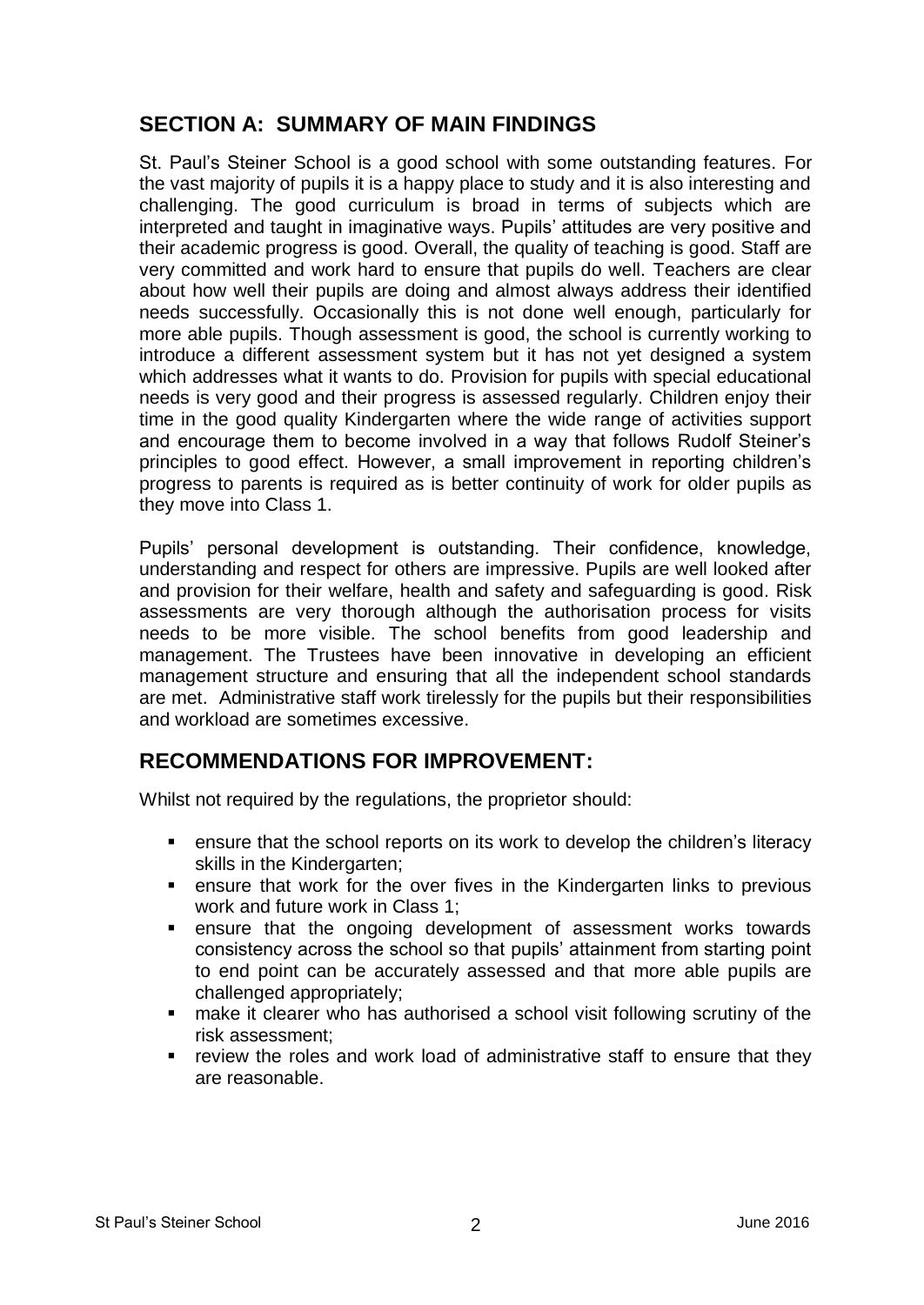# **SECTION B: INFORMATION**

#### **INFORMATION ABOUT THE INSPECTION**

This inspection was carried out by the School Inspection Service (SIS) in accordance with Section 109(1) and (2) of the Education and Skills Act 2008. It follows the inspection framework agreed by SIS and the Department for Education (DfE).

In reaching their judgements, the inspectors observed lessons, looked at a sample of pupils' work and formally interviewed groups of pupils, Trustees and staff. Inspectors reviewed school documentation and also spoke to administrators who explained their roles. The views of parents and pupils expressed through their responses to questionnaires were carefully considered.

The inspectors were:

| <b>Reporting Inspector:</b> | Mr Paul Armitage         |
|-----------------------------|--------------------------|
| Team inspector:             | <b>Mr Andrew Rickett</b> |
| Lay inspector:              | Mrs Sally Jenkinson      |

### **INFORMATION ABOUT THE SCHOOL**

St. Paul's Steiner School is an independent, non-selective and nondenominational school for children between the ages of three and 14 years. It is housed in a decommissioned, 19th century Anglican church and adjacent hall in Islington. There are small areas for learning and for play around the church and games take place off-site using external facilities. The school follows the philosophy of Dr. Rudolf Steiner. It seeks to 'provide an education that supports the development of well-rounded human beings who are resourceful, creative, responsible and curious; ready to meet the challenges of the 21st century with the problem-solving skills required for a sustainable future'.

There are currently 198 pupils on roll, an increase since the last inspection. Thirty– one children are under five. The oldest pupils in the Kindergarten are aged six years. Thirty pupils have been identified by the school as having special needs of various kinds and a very small number have educational health and care plans. There is a small number of pupils for whom English is an additional language but they are competent English speakers. Pupils come predominantly from north London.

The school has recently gone through considerable change at management level with restructuring and changes in personnel. The Principal has recently retired and an interim Principal is in place until the new appointee takes up the post in September. Pupils move on to a number of other schools including a large number to the Steiner school at Kings Langley.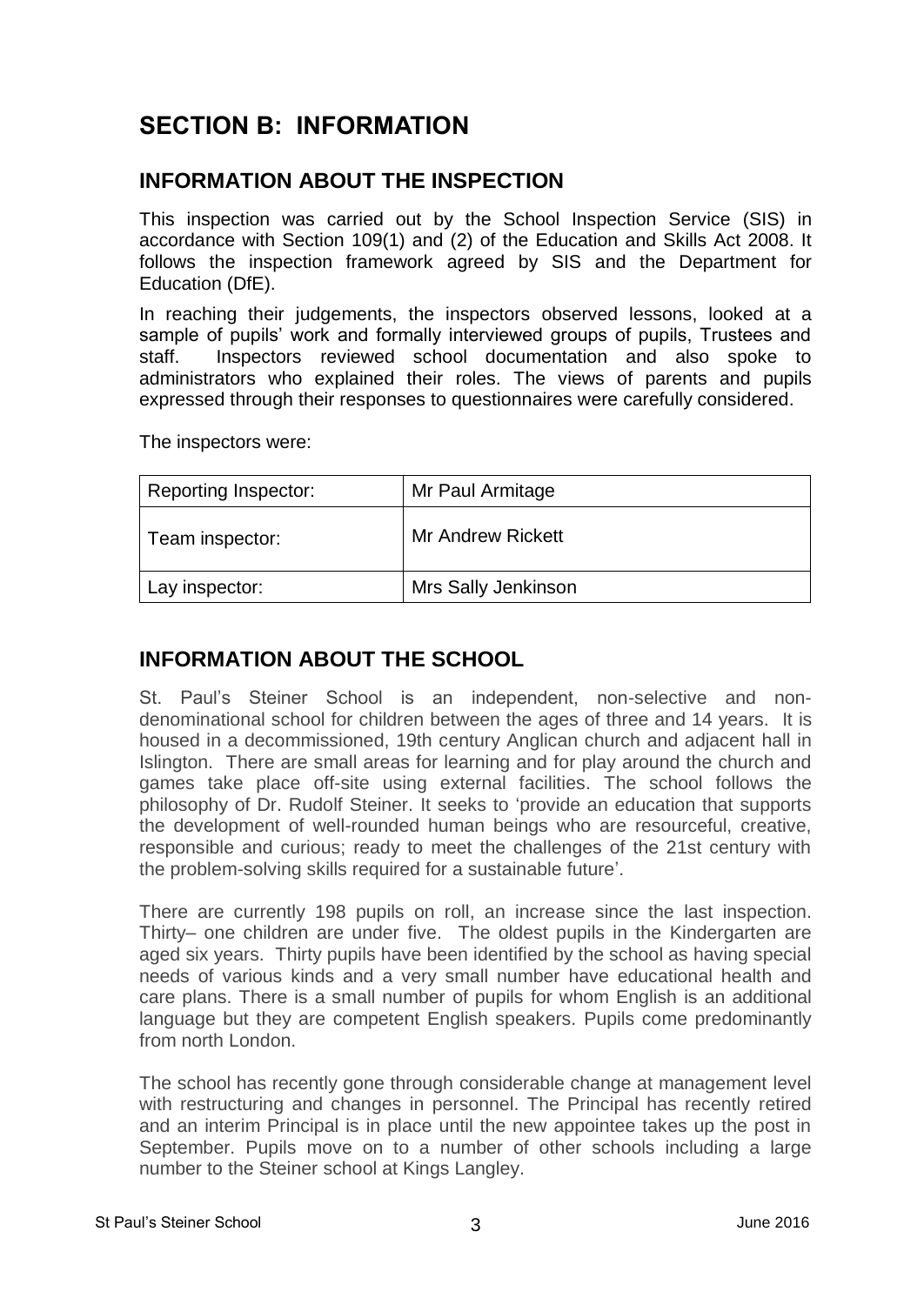The school follows the Steiner Waldorf system for naming classes. National Curriculum comparison is given in the following table:

| Steiner class names | <b>National Curriculum</b> |
|---------------------|----------------------------|
| Kindergarten        | Nursery, Year R, Year 1    |
| Class 1             | Year <sub>2</sub>          |
| Class 2             | Year <sub>3</sub>          |
| Class 3             | Year 4                     |
| Class 4             | Year <sub>5</sub>          |
| Class <sub>5</sub>  | Year 6                     |
| Class <sub>6</sub>  | Year <sub>7</sub>          |
| Class <sub>7</sub>  | Year 8                     |
| Class 8             | Year <sub>9</sub>          |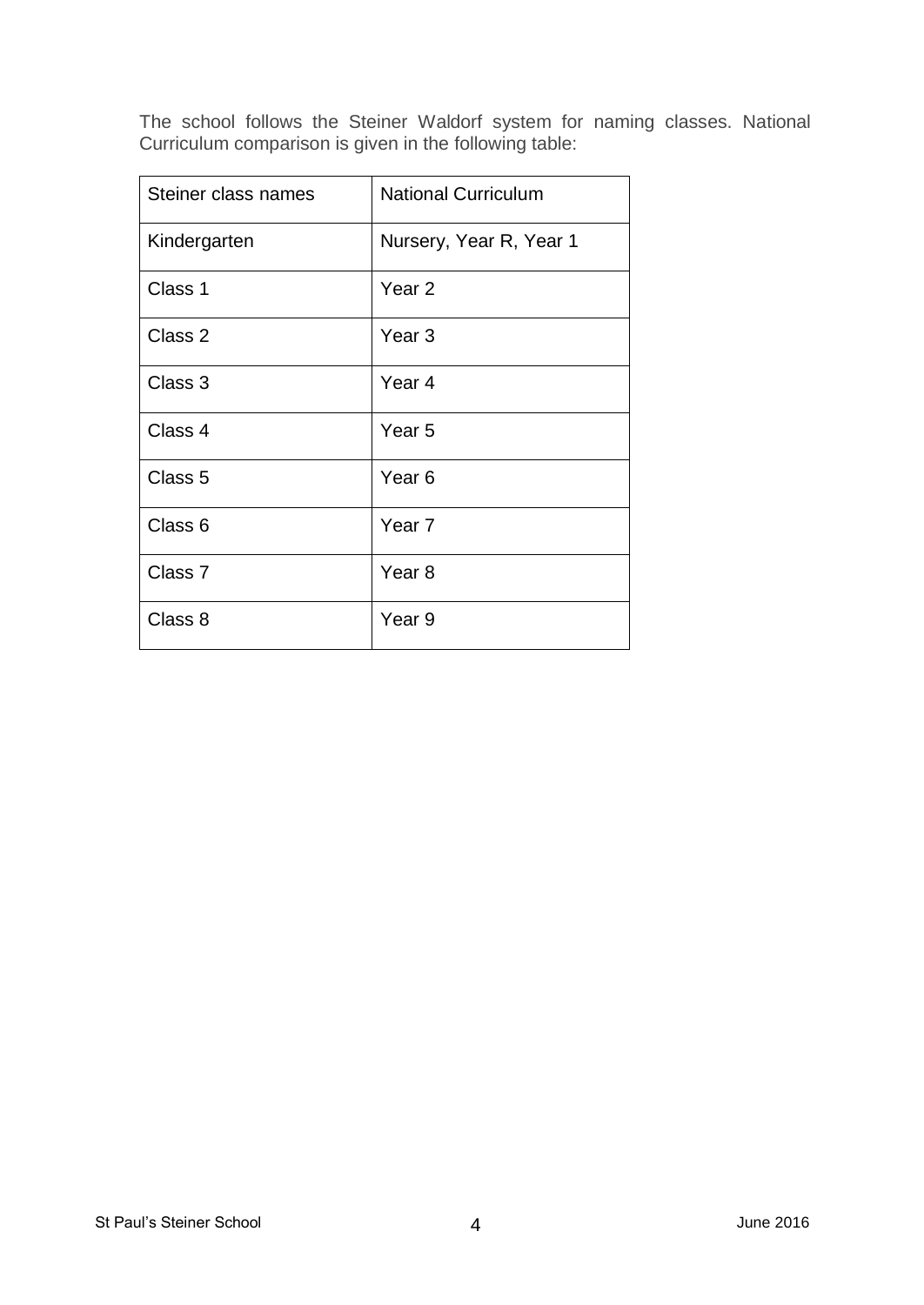# **SECTION C: THE INSPECTION JUDGEMENTS**

### **1. THE QUALITY OF EDUCATION**

The quality of education provided by the school is good.

#### **Pupils' learning and achievement**

Pupils' learning and achievement are good and overall they make good progress from their different starting points. In all classes, pupils develop good subject knowledge appropriate to their age and ability. Samples of pupils' work show that they use this knowledge increasingly well in their writing and when they speak about a topic. They are also competent across a broad range of other skills. For example, older pupils used their language and analytical skills to explore the meaning of war poems and showed considerable empathy with the poets' feelings. In another lesson, the vast majority of younger pupils worked speedily and competently at working out equations and then discussing results with each other. In a lesson on King Arthur, the sentiments of key figures were very well expressed in the form of a script for a play. Pupils also achieve well in art, drama and music and in what the school calls 'rhythmic work'. The achievement of pupils in the rhythmic section of a Class 1 main lesson was a delight to see.

Pupils engage well in their work. A strong element of learning is the extent to which they cooperate and encourage each other and share ideas. Similarly, in some classes, pupils are involved in assessing each other's work which they do with rigour and sensitivity. This mutual support aids pupils' progress by developing understanding. As is the practice in Steiner education, much of the work that pupils do is across subjects helping pupils to use their knowledge in one subject to expand their understanding of another. For example, it is quite common for work in mathematics and science to be enhanced by a poem or story or song which encourages progress across a breadth of understanding.

#### **The quality of teaching and assessment**

The quality of teaching and assessment is good and this helps pupils to make good progress overall. A key feature of the teaching is the enthusiasm and commitment of the teachers to ensure that pupils do well and are challenged. Teachers are mostly well aware of pupils' individual learning needs so use a variety of good teaching styles including responding well to the pupils' ideas and questions. This is aided by the Steiner practice of pupils remaining with their class teacher over a number of years whenever possible. This responsive teaching is well illustrated in 'Main Lesson' at the start of the school day when teachers use topics to build on previous learning and introduce new knowledge and skills. For example, in a science lesson pupils were asked to recall their extensive vocabulary on digestion and then the teacher carefully extended the vocabulary at a pace suitable to the pupils, to explore other bodily functions.

In the very small number of weaker lessons, teachers did not always capitalise on pupils' positive interest and attitude and did not check effectively what all pupils understood so that the good practice elsewhere of teaching focussed on pupils' needs was missing. There were also rare occasions when teachers missed an opportunity to correct a misconception or insist that pupils follow a consistent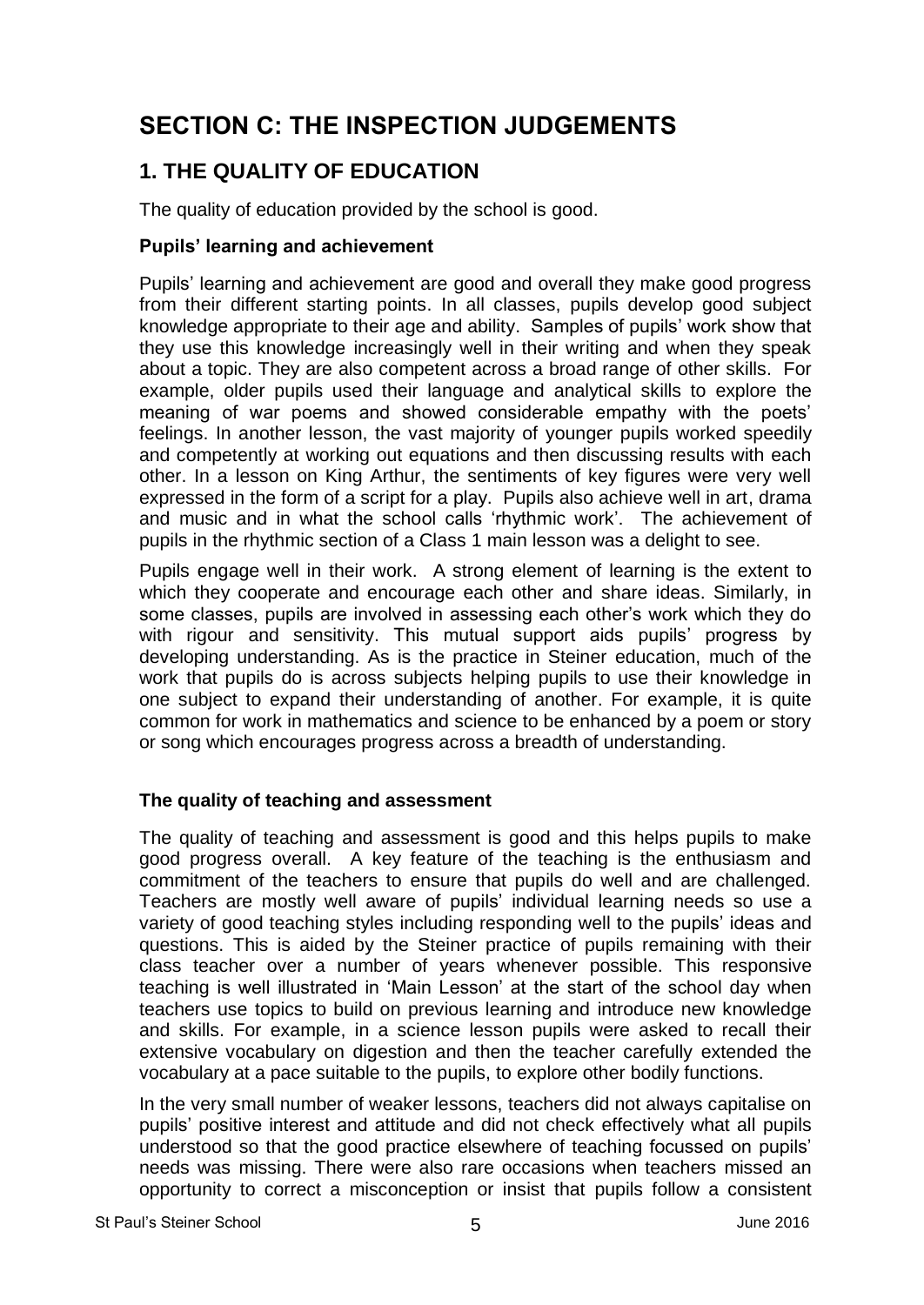approach, especially in setting out their workings in mathematics. The school's procedures to identify pupils who are more able are at an early stage of development and it has not yet agreed definitions of what constitutes able, gifted and talented. Currently, for the vast majority of pupils, teachers do respond to the talent they see, but, occasionally, they are not yet sufficiently alert to identifying signs of a pupil's potential.

The provision for pupils with special educational needs and disabilities is good. Procedures for identifying pupils requiring extra support are thorough and acted upon speedily. Pupils have Individual Educational Plans. These are detailed, practical and are regularly reviewed. Weekly meetings between the Special Needs Coordinator (SENCO) and class teachers enables concerns to be discussed and approaches considered. There are regular reviews of pupils' progress towards meeting their targets. This process is especially thorough for those with Educational, Health and Care plans. The SENCO also liaises closely with the learning support teacher and teaching assistants to review the impact of their support. If required, the curriculum is suitably amended to address individual needs.

The school has recently begun to review assessment procedures in the light of national changes so as to provide even more information on pupils' progress than at present. While the former arrangements ensured that teachers had clear records of how well individual pupils were doing and acted well on this information, the methods of assessment were personal to the teacher and there was limited consistency between teachers. Staff have now developed a method which seeks to be common to all teachers. They have developed portfolios of pupils' work from each year group to help them set expected levels of achievement and progress. The new system started in March this year.

The development of the new system is at an early stage. It still provides individual teachers with an accurate record of pupils' progress so that appropriate work is still correctly planned for pupils. However, the Trustees' objective of a fully common approach between staff is yet to be achieved. In particular, there is no agreement on base line and later assessment to enable teachers, parents and the Trustees to have a clear idea of how well the children in the school as a whole have progressed between their entry to the school and when they leave. Under the new arrangements, it is still not possible to say what percentage of pupils has achieved expected or better than expected progress. It is also not possible to give similar, overall details for groups of pupils in the school such as those with English as an additional language or those with special needs. The Trustees and the school's senior management are addressing this.

#### **The quality of the curriculum**

The quality of the curriculum is good. Its aim is to educate the whole child in a healthy and balanced manner and to address the physical, emotional, intellectual and spiritual capacities of the developing child through age appropriate provision. It does this well. It covers almost all the subjects of the National Curriculum in a way that is consistent with Steiner approaches to curriculum content and ways of teaching. A wide range of subjects is included which are not part of the National Curriculum such as astronomy, eurythmy and a range of crafts. In 'Main Lesson', topics which are popular with pupils include fables and the lives of Saints,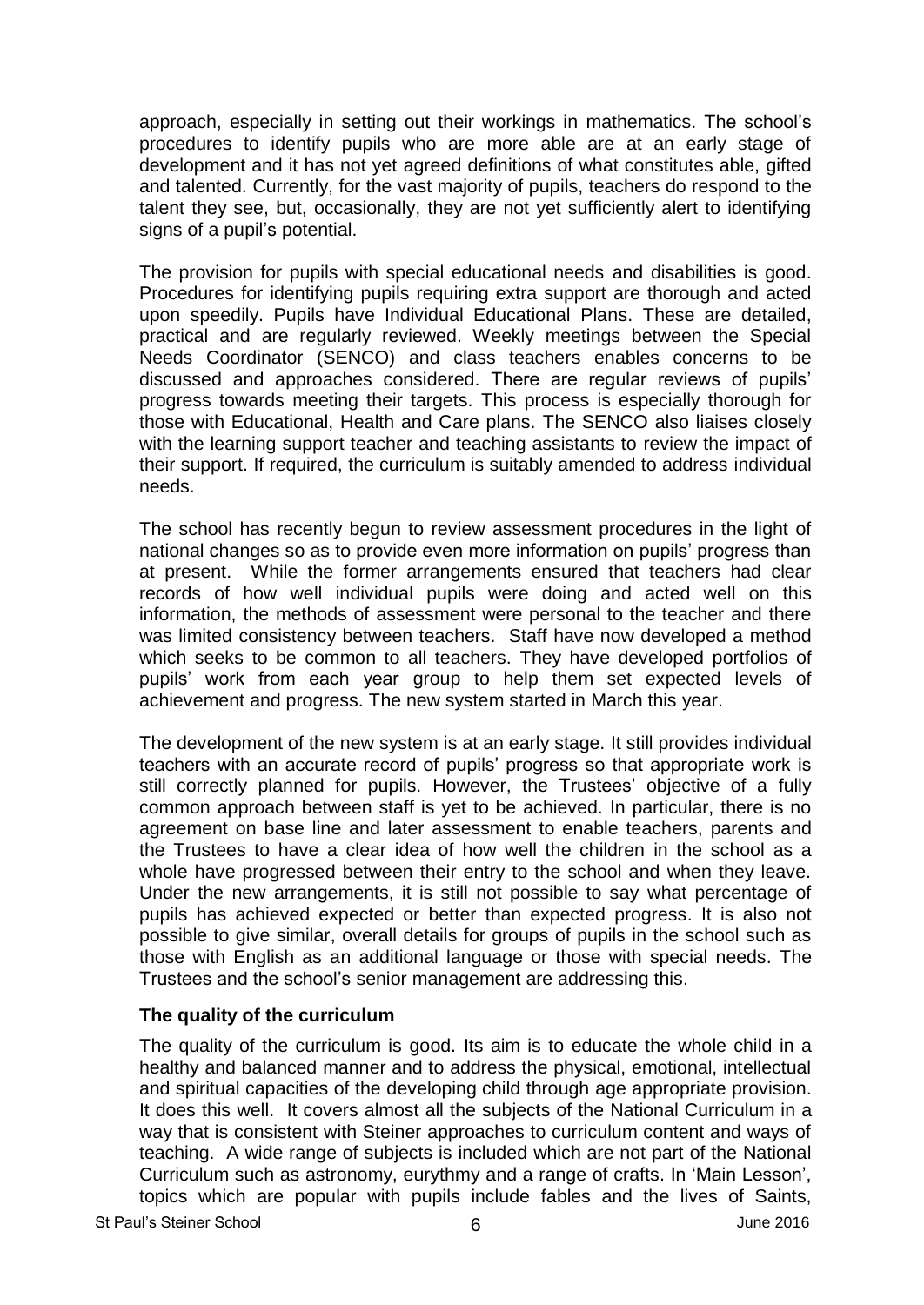Hebrew, and Norse mythology and Indian, Egyptian, Greek and Roman philosophy. As a consequence, pupils learn to become highly motivated and engaged in their learning and achieve well. In the garden there is a forge and the use of mud in the garden by younger children after the rain is messy but creative. The outdoor curriculum is regarded by the school as especially significant in promoting respect for living things. There are written schemes of work and clear, useful lesson plans.

The curriculum is also good because there is a high level of flexibility in what is included in a specific subject and how this content is taught. This keeps the curriculum relevant to the pupils and maintains their enthusiasm and interest. A good example was observed in science through the study of plants. This included poetry which showed how people have interpreted knowledge and applied it to everyday life. Similarly, a story, written to explain a mathematical concept, showed the extent to which the pupils understood that concept. The curriculum also provides many opportunities for research, not least for the Class 8 project presentations on a range of topics at the end of the summer term.

As is usual in Steiner education, the school does not offer Information Technology (IT) in the curriculum. There are plans to introduce IT for pupils' use but this would only be for older pupils. Pupils of all ages confirmed their use of computers at home.

The curriculum is enriched by a wide range of visits which help to develop pupils' knowledge and understanding. Recent visits have been to the Old Bailey, the Houses of Parliament, the National Theatre, Neasden Mosque and Ridley Road market to discover Nigerian food. There is a good number of activities which enrich the curriculum for older pupils. The school is currently trialling after-school clubs for younger pupils to determine demand.

### **2. THE QUALITY OF PUPILS' PERSONAL DEVELOPMENT**

The quality of pupils' personal development is outstanding. Their developing confidence and understanding of themselves is striking. They are polite, wellmannered and thoughtful. Behaviour is outstanding and attendance is just above average. Pupils report that there is no bullying and that minor issues are sorted out very quickly.

When interviewed in groups, pupils were able to articulate clearly their views of the school and the extent to which the curriculum and the teaching meet their needs. They demonstrated a broad worldview, understanding some of the complex issues facing different countries and were clear about evolving British values. For example, older pupils spoke easily about the different types of family in the UK and respect and support for the disabled and people with a sexual orientation different from their own. In large part, this is due to the spiritual, moral, social and cultural education offered by the school in class, assemblies, visits to places of educational interest, and to the contributions of outside speakers coming into school. During the inspection, a speaker from a South American country came to speak to the pupils and expressed somewhat controversial but acceptable opinions. The pupils responded well, putting forward their own, strong counter views.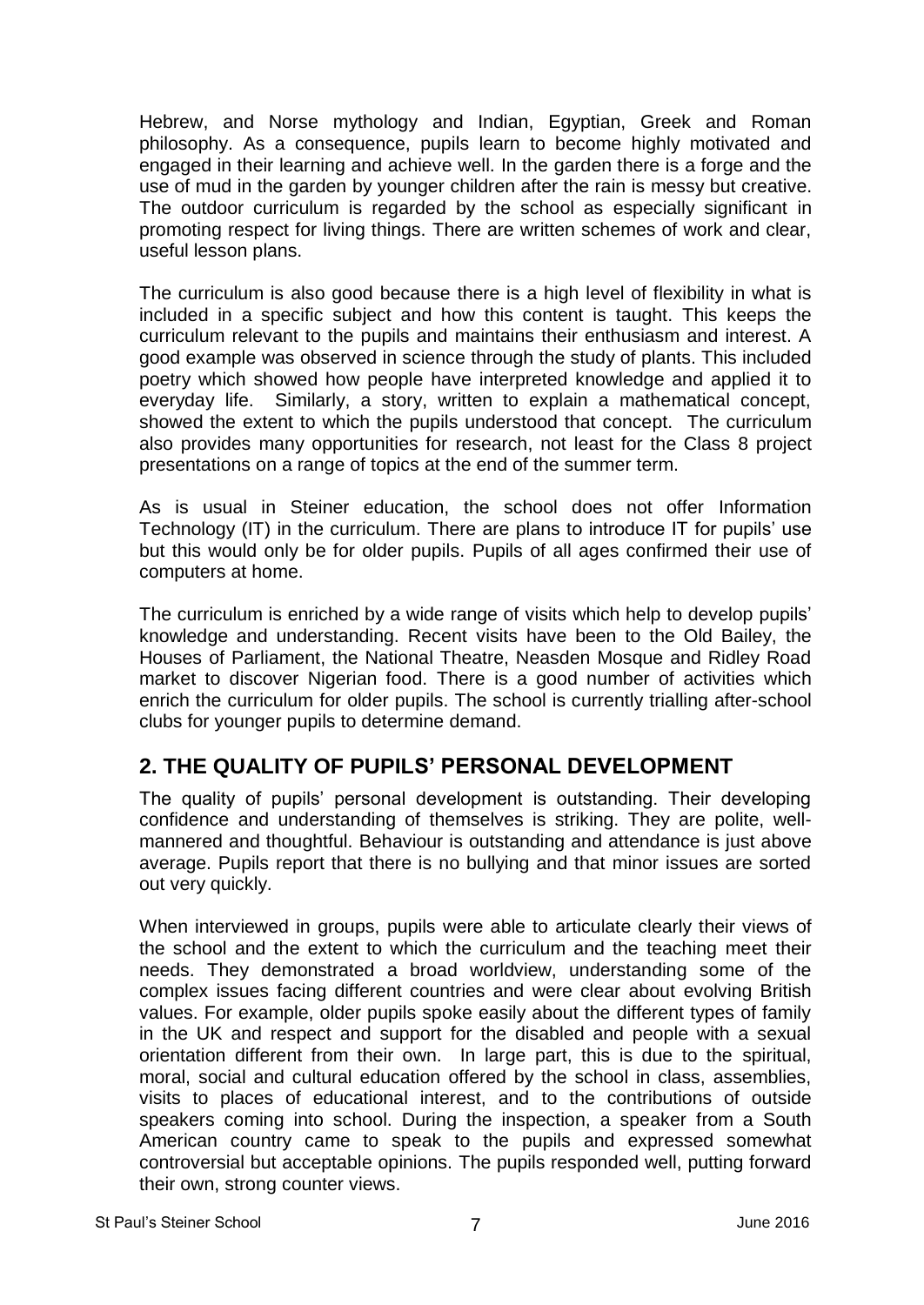Pupils also play a strong role in the local community. There are links with a wide range of charities supported by fundraising initiatives such as coffee mornings and cake stalls. The school has developed links with local organisations such as the Parish Church and Islington Green Spaces which has given pupils access to open spaces for games and play. The school has helped to develop these facilities which are available to everyone.

Pupils have a very well informed understanding of safeguarding. Older pupils were articulate about how to protect themselves in relation to e-safety, drugs and sex. They explained the dangers of 'sexting' and themselves raised issues relating to pornography. They were less understanding about the signs of grooming in situations other than via computer web-sites.

Pupils are very well prepared for their next stage of education, attending information days at their next schools, and career choices are discussed with them at this and other times.

### **3. SAFEGUARDING PUPILS' WELFARE, HEALTH AND SAFETY**

The quality of safeguarding and welfare, health and safety is good and is firmly rooted in the school. All staff have been trained in safeguarding by an outside body and they are regularly updated as issues arise. When interviewed, they gave clear accounts of types of abuse and knew how to report it. They were also confident about reporting issues themselves and about whistleblowing. All staff in a selected sample had signed to confirm that they had read 'Keeping children safe in education'. Staff are less secure in their understanding of how social services deal with issues once reported. Staff have also had Prevent and Channel training which raises awareness of the dangers of extremism and radicalisation. Staff are sensitive to the underlying issues prevalent in the borough.

The DSL has recently updated her training and her deputy is also suitably trained – both at the appropriate level. The DSL has very good, regular relationships with the borough's safeguarding team from whom she frequently seeks advice. Her role is very well understood by staff. The child protection files are in good order and suitably stored away from the pupil's main file.

The school has the required range of policies including those for child protection, whistleblowing, welfare, health and safety, anti-bullying and behaviour. There is also an intimate care policy. Some minor amendments to the policies were suggested during the inspection and advice was followed. Staff understand the policies and procedures work well. Staff are suitably trained in first aid and fire safety.

Although there are no computers used in teaching and learning, the school takes e-safety very seriously and teaches it as part of the curriculum and has organised information and discussion events for parents. Mobile phones are placed in a box by reception and teachers must keep them concealed. The arrangements are based on goodwill so the school is considering introducing monitoring in line with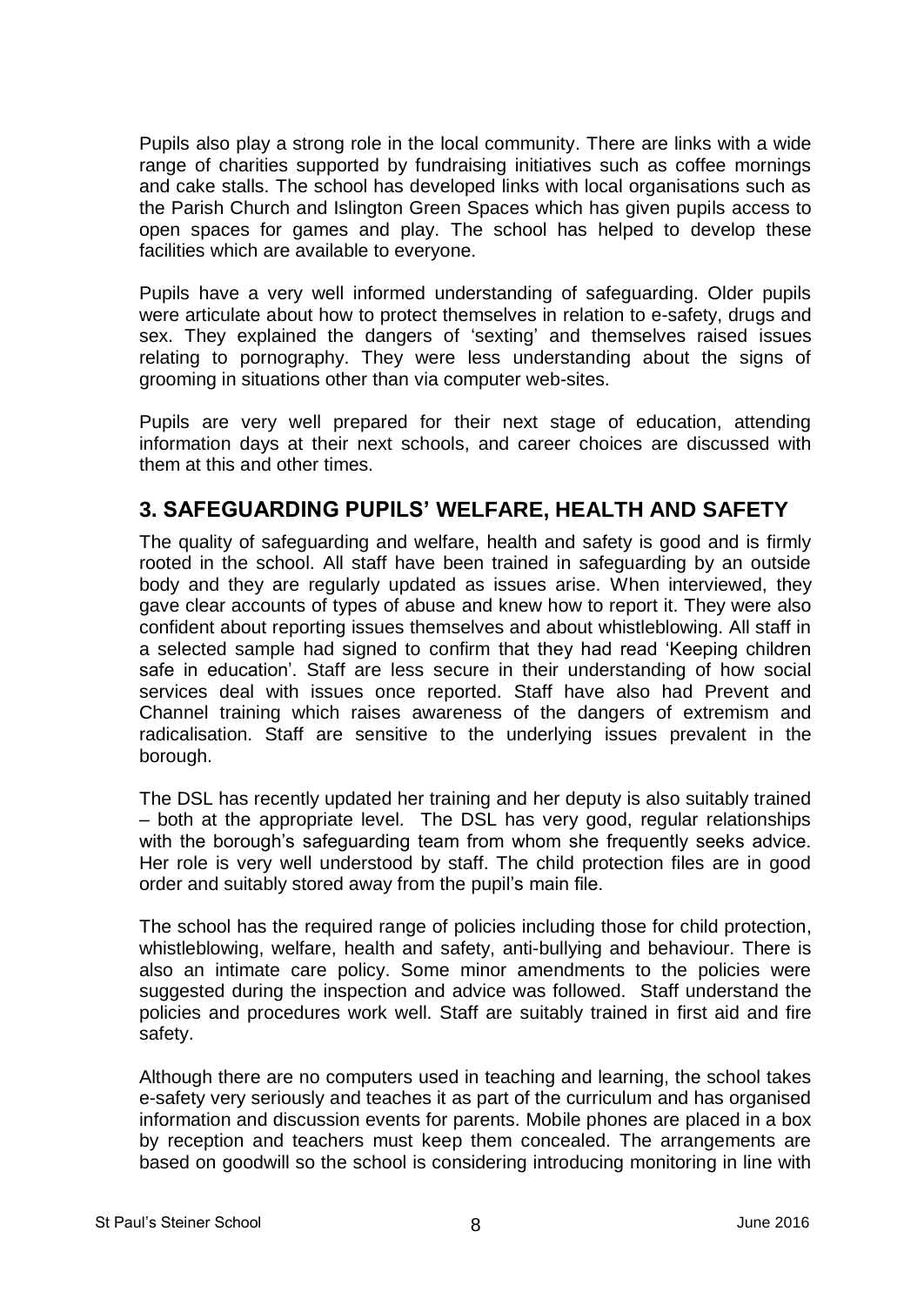the arrangements outlined in the September 2016 version of 'Keeping children save in education'.

Risk assessments are thorough. The school keeper does a daily round of the premises and keeps a written record. Risk assessments prepared by the school are personal to the school and not generic and are very well written. In relation to risk assessments for visits, it is not sufficiently clear who has authorised the visit following scrutiny of the risk assessment. In the risk assessments seen by the inspectors, there was no evaluation of what went well and what could be improved. Fire and building risk assessments are carried out regularly. The documentation is very well presented with photographs of building risks. Records confirm that fire drills are carried out regularly and alarms and fire-fighting equipment are routinely maintained and checked.

Pupils have a very good understanding of keeping themselves healthy. Inspectors attended a lesson on the different elements in food that are needed by humans and there is much physical activity such as games, rhythm and eurythmy to contribute to a healthy life.

The single central record is in good order and appropriate checks are carried out on all new staff.

The attendance register is now computer-based and a small sample indicated that the appropriate codes are being used. The admissions register is currently being uploaded onto the computer system. Inspectors spoke with a representative of the company carrying out this work to establish when this would be completed. In the meantime, inspectors used hardcopy backup to confirm that the school holds all the required information. The school provided evidence of the proper procedures for missing children and confirmed that it informs the local authority of pupils' movements.

### **4. LEADERSHIP, MANAGEMENT AND GOVERNANCE**

The quality and effectiveness of leadership, management and governance are good. In recent years and instigated by the Trustees, the school has moved from an organisation predominantly run by the College of Teachers to one where the school has a Principal with Trustees taking a supporting role. This has allowed the College of Teachers to return to its original role as a forum for discussing pedagogy and related issues. The former Principal, who has retired from school only recently, together with the current interim Principal have developed this organisation very successfully and there is now a very efficient school organisation. Also critical to the success of the plan has been the active role of the Coordinators and the interim Facilitation Group. The members of this group have liaised between the Principal, Trustees and staff to keep everyone briefed on the interim arrangements and to provide a vehicle for discussion.

Overall, the new arrangements have created a clear, challenging ethos, good teaching, a strong curriculum and secure safeguarding. It has also helped young people to develop into confident, informed persons in the best traditions of Steiner Waldorf education. The school knows itself: the self-evaluation document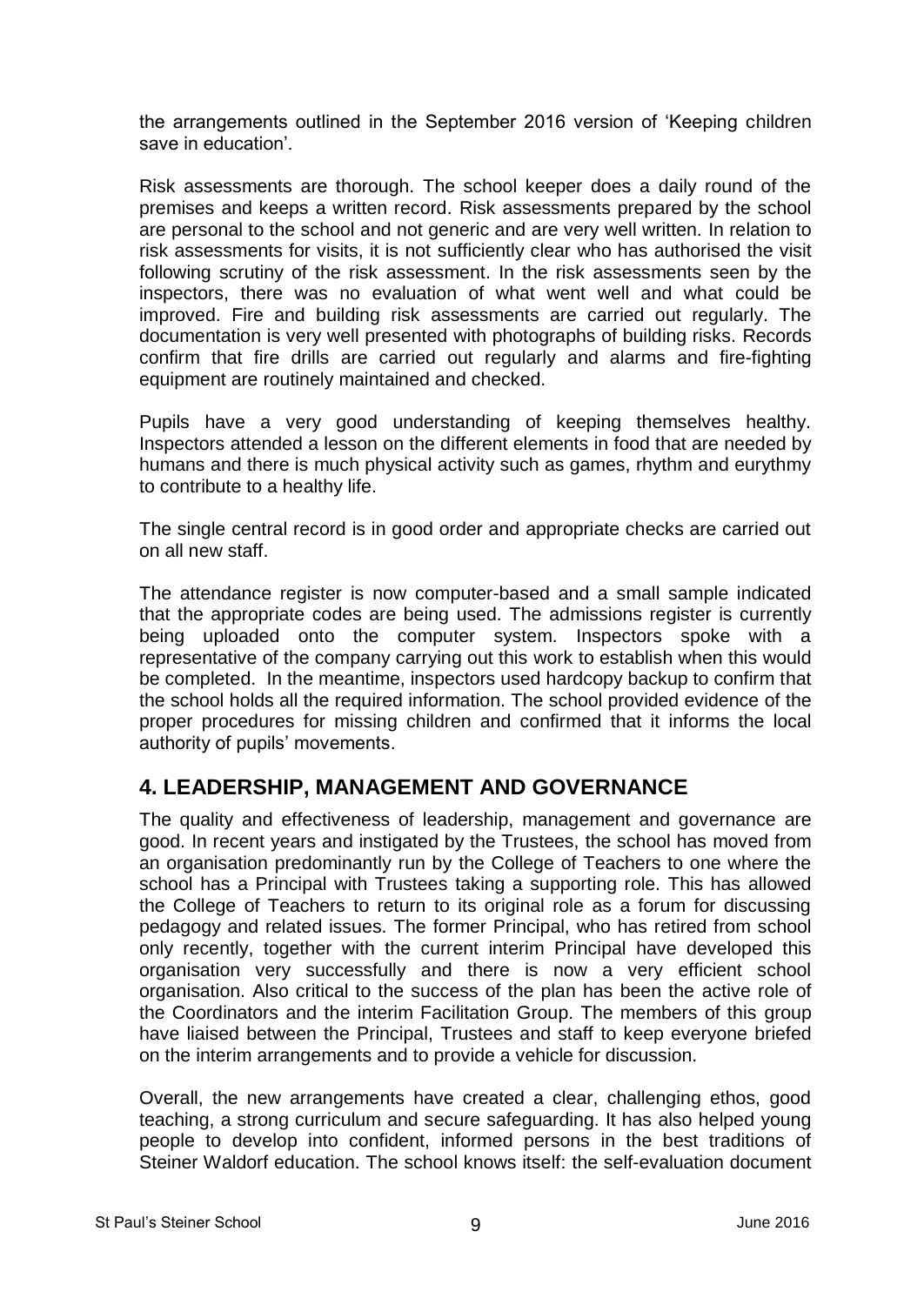provided by the Trustees and staff for the inspection was accurate. Almost everything works very well but administrators are sometimes over-worked.

The accommodation is well looked after and meets all requirements. The complaints procedure meets requirements. There have been no formal complaints in the past year. Parents receive all the required information and additional useful information.

#### **Governance**

St Paul's is a school where active Trustees, senior managers, administrators and staff are now working very closely together. It is an interesting, innovative model with a strong ethos based firmly on Steiner Waldorf philosophy.

The Trustees are well qualified. A recent appointment is the head of safeguarding in a local authority in London bringing valuable expertise to the board. Inspectors had an interesting discussion with Trustees about how detailed their understanding of their remits should and could be, given the complexity of issues and Trustees' voluntary status. The Trustees are considering ways in which these matters can be best resolved.

The school has made good progress since the last inspection and the Trustees have ensured that all the independent school standards are met.

#### **5. THE EFFECTIVENESS OF THE EARLY YEARS' PROVISION**

The overall effectiveness of the Kindergarten is good. The issues for early years identified at the time of the last inspection have been effectively addressed.

The outcomes for children are good. All children make at least good progress in their learning and development relative to their starting points and the range of their needs. They are well-prepared for the next stage of their education. Where children have identified special educational needs or have English as an additional language (EAL), individuals are supported very effectively. This provision is a significant element of the Kindergarten's work as approximately 40% of the children either have EAL or are bilingual.

The children's personal and emotional development is good. They form excellent relationships with the adults in school and are outstandingly well prepared for their progress towards the next stage of their education. They feel very secure and happy. They gain a sense of achievement and enthusiasm for learning which is evident in all four classes. The children are self-confident and self-aware. This is a strength of the Kindergarten, especially when combined with their outstanding behaviour. Children's social and emotional preparation for the transition into Class 1 is also outstanding as is their emotional security and the excellent relationships they have with the adults. Attendance is regular and punctuality is good. The children understand how to keep themselves safe from risks. Healthy eating is encouraged, as is exercise. Equality and diversity are promoted outstandingly well, linked to cultural experiences, and prepare children for life in Britain today.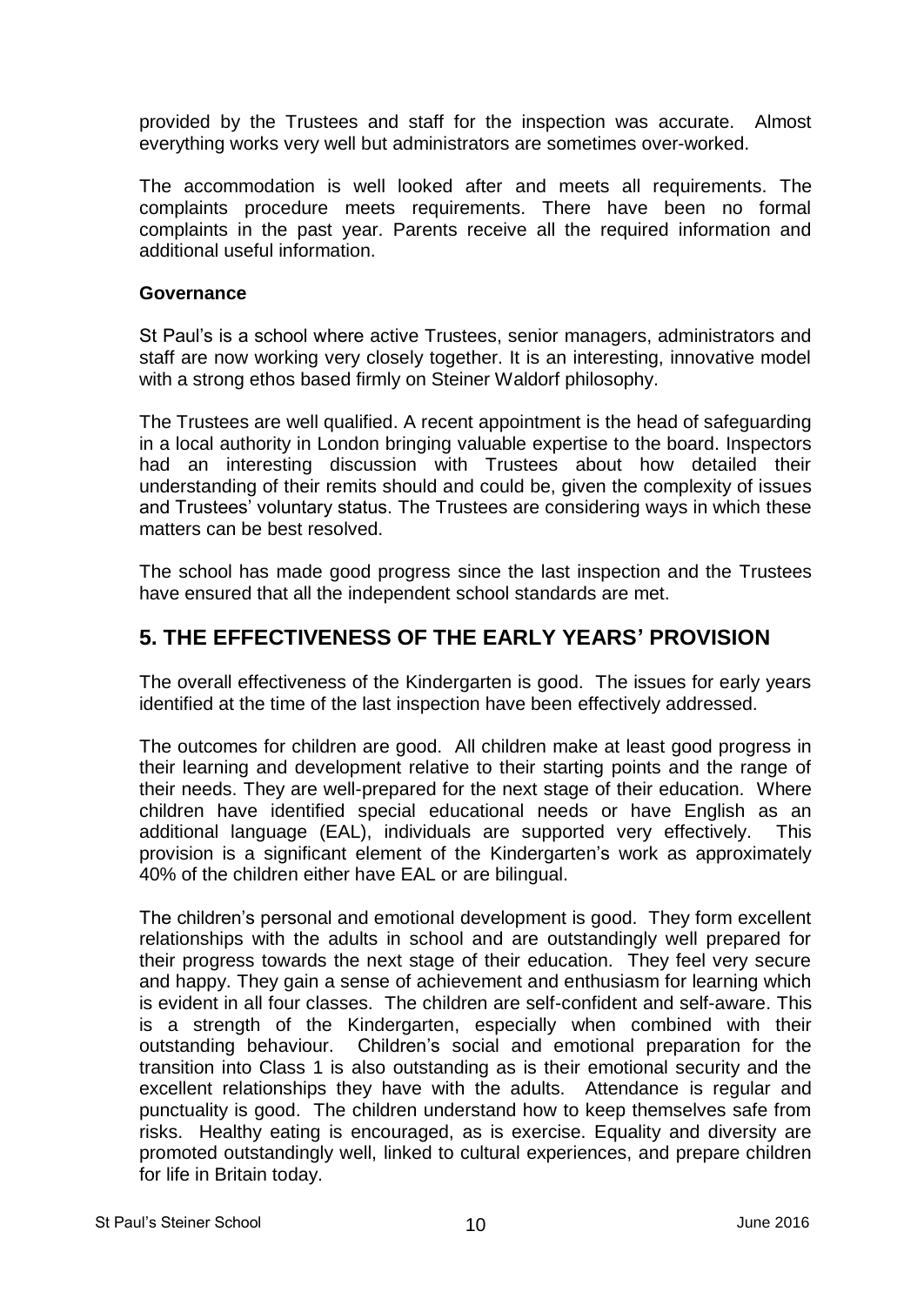The curriculum is well planned to match the needs of the children and the Early Years Foundation Stage meets legal requirements. Where appropriate, exemptions and modifications have been obtained so that the school curriculum reflects Steiner values. The staff plan good and appropriate activities for those children aged over five, including making dolls, weaving, finger-knitting and performing a puppet show. However, the curriculum is not outstanding because links to previous work and to the future work in Class 1 are not sufficiently clear. Aspects of literacy and mathematical learning are not explicitly identified.

The quality of teaching, learning and assessment is good. Practitioners have high expectations of what each child can achieve. They have an outstanding understanding of the Kindergarten age group as well as an excellent knowledge of how this can be used to promote children's learning and development. Assessment information is well-used to plan appropriate teaching and learning strategies to ensure that all children make good progress. The staff are moving towards a year-by-year overview of children's development and progress through the time they are in the Kindergarten. This has usefully expanded their appreciation of the need to provide different activities and review staff expectations where the oldest children in a class may be twice the age of the youngest.

The arrangements for safeguarding are fully met. Kindergarten staff have been appropriately trained and share an understanding of, and responsibility for, protecting children.

The leadership of the Kindergarten changed at the start of the current academic year. It is good. Leaders have a clear view of how to promote and secure improvement and are taking steps to ensure this. Staff share a collegiate approach and have high expectations of what the children can achieve. They promote good standards of provision and care for the children. Staff mentoring and supervision procedures are good, and professional development is well supported. Staff evaluate their own work effectively. They seek the views of parents and take these into account when considering improvements.

There is close liaison with parents and carers which helps them to understand how their child is progressing and how they can support this. Reports to parents are now made both when their children are aged five and again when they leave the Kindergarten. These reports are of good quality. However, while reports note that the school has been granted exemption from the literacy requirements of the Early Years Foundation Stage, there is no mention of other aspects of literacy that are taught.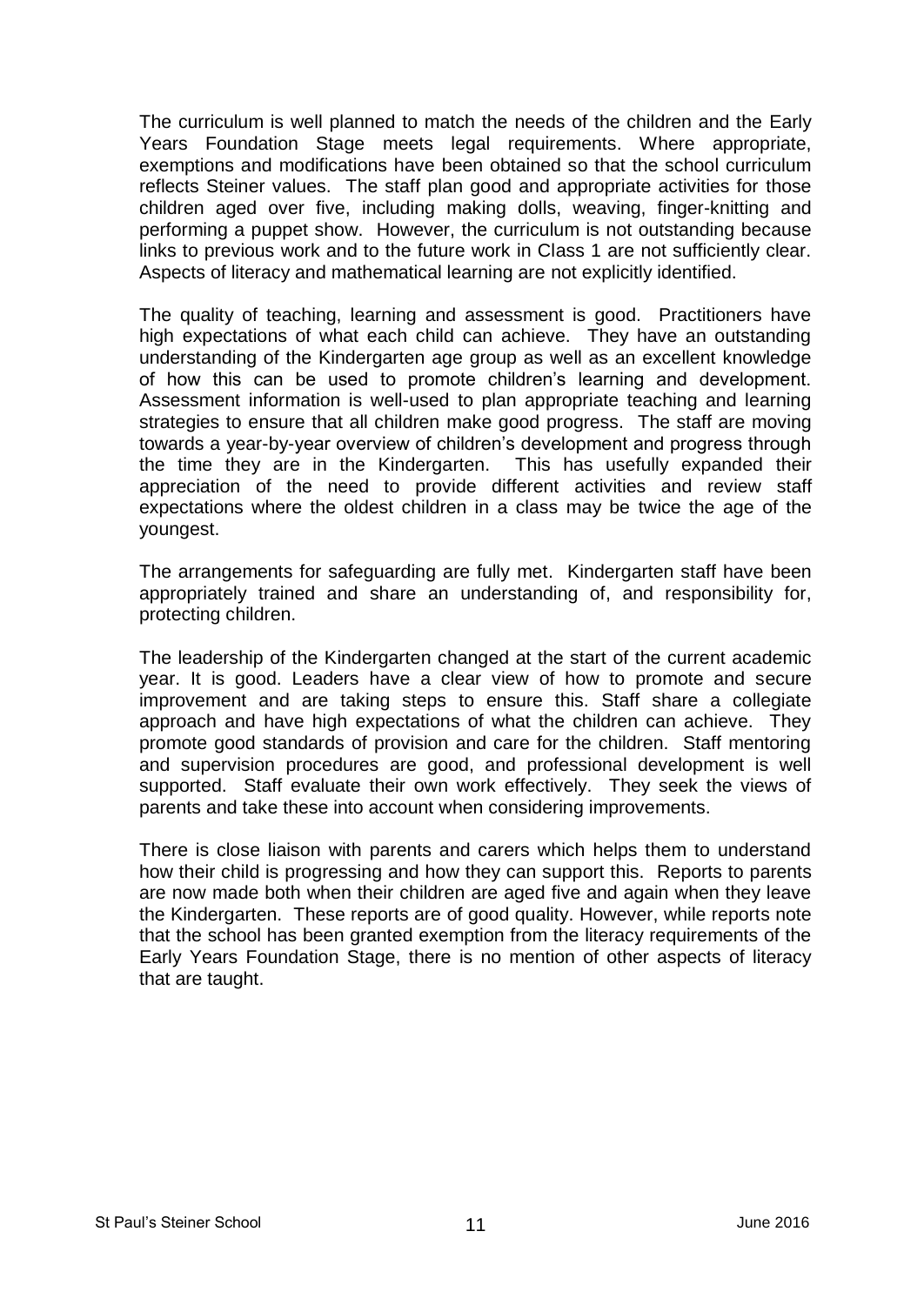## **SCHOOL DETAILS**

| Name of school                                                           | <b>St Paul's Steiner School</b>                                |                |           |                |
|--------------------------------------------------------------------------|----------------------------------------------------------------|----------------|-----------|----------------|
| Address of school                                                        | 1 St Paul's Road<br>London<br><b>N1 2QH</b>                    |                |           |                |
| Telephone number                                                         | 0207 226 4454                                                  |                |           |                |
| Email address                                                            | schooloffice@stpaulssteinerschool.org                          |                |           |                |
| Web address                                                              | www.stpaulssteinerschool.org                                   |                |           |                |
| <b>Chair of Trustees</b>                                                 | Mr Jim Sharp                                                   |                |           |                |
| Person registered with DfE as proprietor<br>under paragraph 20 of Part 4 | St Paul's Steiner Project II                                   |                |           |                |
| Principal                                                                | Mrs Helen Weatherhead                                          |                |           |                |
| Early Years Manager                                                      | Mrs Sarah Newby                                                |                |           |                |
| <b>DfE</b> Number                                                        | 206/6379                                                       |                |           |                |
| Type of school                                                           | Independent school                                             |                |           |                |
| <b>Annual fees</b>                                                       | From £6,650 to £7,825                                          |                |           |                |
| Age range of pupils                                                      | $3 - 14$ years                                                 |                |           |                |
| Gender of pupils                                                         | Male and Female                                                |                |           |                |
| Total number on roll                                                     | full-time                                                      | 198            | part-time | $\mathbf 0$    |
| Number of children under-5                                               | Boys:                                                          | 12             | Girls:    | 19             |
| Number of compulsory school age pupils                                   | Boys:                                                          | 83             | Girls:    | 84             |
| Number of post-compulsory pupils                                         | Boys:                                                          | $\mathbf 0$    | Girls:    | $\Omega$       |
| Number of pupils with statements<br>0f<br>special educational need       | Boys:                                                          | $\overline{2}$ | Girls:    | $\overline{0}$ |
| Number of pupils with English as an<br>additional language               | Boys:                                                          | 23             | Girls:    | 18             |
| Type of inspection                                                       | Section 109(1) and (2) of the Education<br>and Skills Act 2008 |                |           |                |